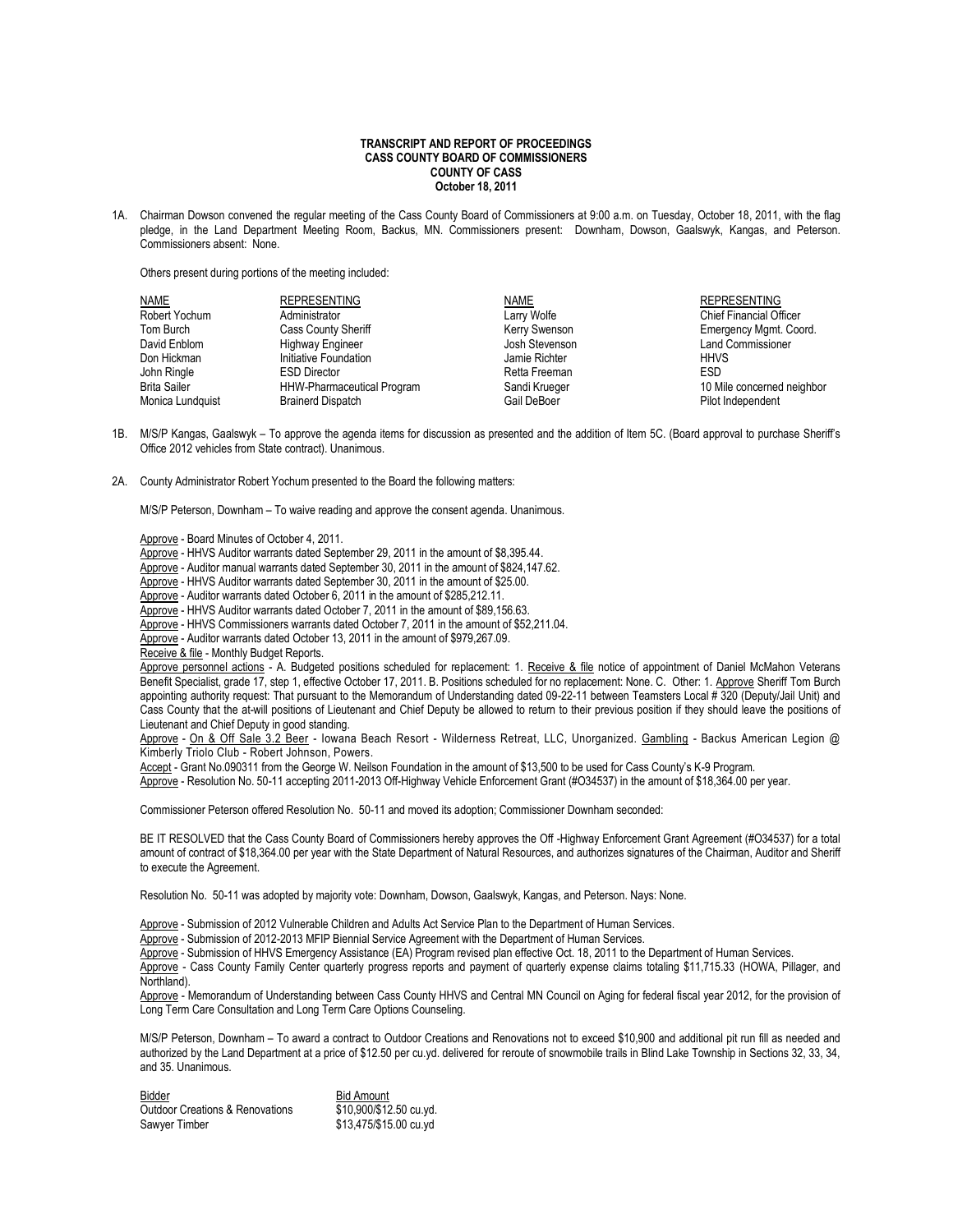Schrupp Excavating \$20,000/\$13.00 cu.yd

Approve – Fee for service agreement between Cass County and the Conservation Corps Minnesota (Project Number 111-501-13472) to complete work associated with the Conservation Partners Legacy Grant – Silver and Carnahan Lake CPLG and authorizes the Land Department to pay for same. Authorize - 3<sup>rd</sup> quarter Longville Ambulance Subordinate Service District payment in the amount of \$102,750.00. Approve - Cass County application for Election Assistance for Individuals with Disabilities (EAID) Grant Program (\$904.30). Receive & file - Auditor -Treasurer's Interest Income Report for September 2011. Receive & file - 2011 second Quarter ESD Planning and Zoning Activity report.

2B. Mr. Yochum summarized the Citizen Budget Committee meetings of September 23, and September 30, 2011. Citizen Budget Committee recommendations from the referenced meetings include: 1.) To expand the present \$80,000 per year heating, ventilation and air conditioning (HVAC) maintenance contract to include additional coverage at an estimated cost of \$86,000 per year, 2.) To budget and disperse the 2012 contributions to the Pine River Fair, Pillager Fair, County Museum, Initiative Foundation, and Economic Development Corporation the same as 2011, 3.) To fund the Kitchigami Regional Library Board at the 90% maintenance of effort level as permitted by the 2011 MN Legislature, 4.) To offer Citizen Budget Committee assistance in annual updates of the Cass County Capital Plan, and 5.) To adopt a 2012 operating budget as follows: expenditures of \$48,333,162, a contingency of \$879,405, revenues from property tax of \$20,046,613, and revenues from all other sources \$29,165,954.

M/S/P Kangas, Peterson – To receive and file the recommendations from the Cass County Budget Committee and consider the same as part of the 2012 budget adoption scheduled for December 20, 2011 following the 2012 budget public hearing scheduled for December 08, 2011. Unanimous.

2C. Mr. Yochum reported possible mailing formats developed by the Association of MN Counties (AMC) to communicate changes by the MN Legislature to the Homestead Market Value Credit for taxes payable in 2012. The Board also reviewed a related fifteen page report presented by Chief Financial Officer Larry Wolfe at the October 06, 2011 annual Cass County Township Association meeting. Administrator Yochum requested Board approval to include a reference on the Truth-N-Taxation notices (scheduled for release beginning the week of November 13, 2011) to the Cass County website for more 2012 budget and property tax information.

M/S/P Gaalswyk, Peterson – To approve including a reference to the Cass County website on the Truth-N-Taxation notices for more 2012 budget and property tax information. Unanimous.

3A. Chief Financial Officer Larry Wolfe presented the Minnesota Office of State Auditor's Audit for the year ending December 31, 2010. Mr. Wolfe reviewed the Management and Compliance Report from the OSA, Cass County's response to the Audit findings, Cass County's balance sheet, Statement of Revenues/Expenditures, and changes in fund balance for the year ending December 31, 2010. The Board acknowledged the expertise and efforts of County financial staff.

M/S/P Dowson, Peterson - To accept the Minnesota Office of State Auditor's Audit of Cass County for the year ending December 31, 2010. Unanimous.

3B. Chief Financial Officer Larry Wolfe summarized the Insurance Committee Meeting of October 14, 2011. Items discussed included: 2011 financial trends, 2012 budget estimates, and 2012 plan review. Mr. Wolfe reported unanimous reccomendations from the Committee: 1.) To approve the 2012 monthly premium cost by plan and contribution calculation, 2.) To make no changes in the core or elective plan benefits including declining the "conversion coverage option", and 3.) To approve 2012 contract renewals: Cafeteria Plan Administration and Flex Accounts - TASC, Health Care Savings Accounts – BC/BS Select, Life Insurance – MN Mutual through Integrity, Short & Long Term Disability & Dental – Assurant through Integrity. CFO Wolfe indicated that upon Board action of the 2012 program open enrollment would occur November 7, 2011 through December 2, 2011.

M/S/P Kangas, Peterson – To approve the recommendations of the Insurance Committee: 1.) To approve the 2012 monthly premium cost by plan and contribution calculation, 2.) To make no changes in the core or elective plan benefits including declining the "conversion coverage option", and 3.) To approve 2012 contract renewals: Cafeteria Plan Administration and Flex Accounts - TASC, Health Care Savings Accounts – BC/BS Select, Life Insurance – MN Mutual through Integrity, Short & Long Term Disability & Dental – Assurant through Integrity. Unanimous.

- 4A. Don Hickman, Senior Program Manager, discussed the Initiative Foundation five year strategy and goals. Mr. Hickman noted that every donated dollar returns an average of \$5.55 in grants, loans, and scholarships to Central Minnesota communities. 274 grants and 44 business loans have been made to date to organizations and businesses in Cass County. Mr. Hickman thanked the Board for their continued support of the Initiative Foundation and asked for service feedback at any time. No action necessary.
- 5A. Sheriff Tom Burch, Jamie Richter Director of Public Health Nursing, and Brita Sailer from the Household Hazardous Waste Program presented the "Take It To The Box" medical disposal program. Beginning November 1, 2011 a medication disposal box will be located in the lobby of the Cass County Sheriff's Office. The "drop off" box will accept unneeded over-the-counter medications, prescriptions and narcotic drugs 24/7 from community members. The Board expressed interest in knowing the program volume and the potential for offering the service at additional locations. No action necessary.
- 5B. Sheriff Burch and Emergency Services Coordinator Kerry Swenson discussed the ARMER budget status and pending related grant applications. Mr. Swenson explained the need to modify an existing lease for space at the tower located in Pillager, MN owned by Northern Minnesota Public Television, Inc. The proposed lease is for an initial lease term of sixty months in the amount of \$1,350.00 per month and a County option to extend for an additional sixty months at a rate to be determined at the time.

M/S/P Gaalswyk, Downham – To approve a lease for space at the tower located in Pillager, MN owned by Northern Minnesota Public Television, Inc. for an initial lease term of sixty months not to exceed \$1,350.00 per month and a County option to extend for an additional sixty months at a rate to be determined at the time. Unanimous.

5C. Sheriff Burch requested Board approval to purchase six new squad vehicles and related equipment not to exceed the 2012 recommended budgeted amount of \$206,000. The replacement equipment would be ordered in 2011 from the MN State bid contract list and delivery would occur in 2012.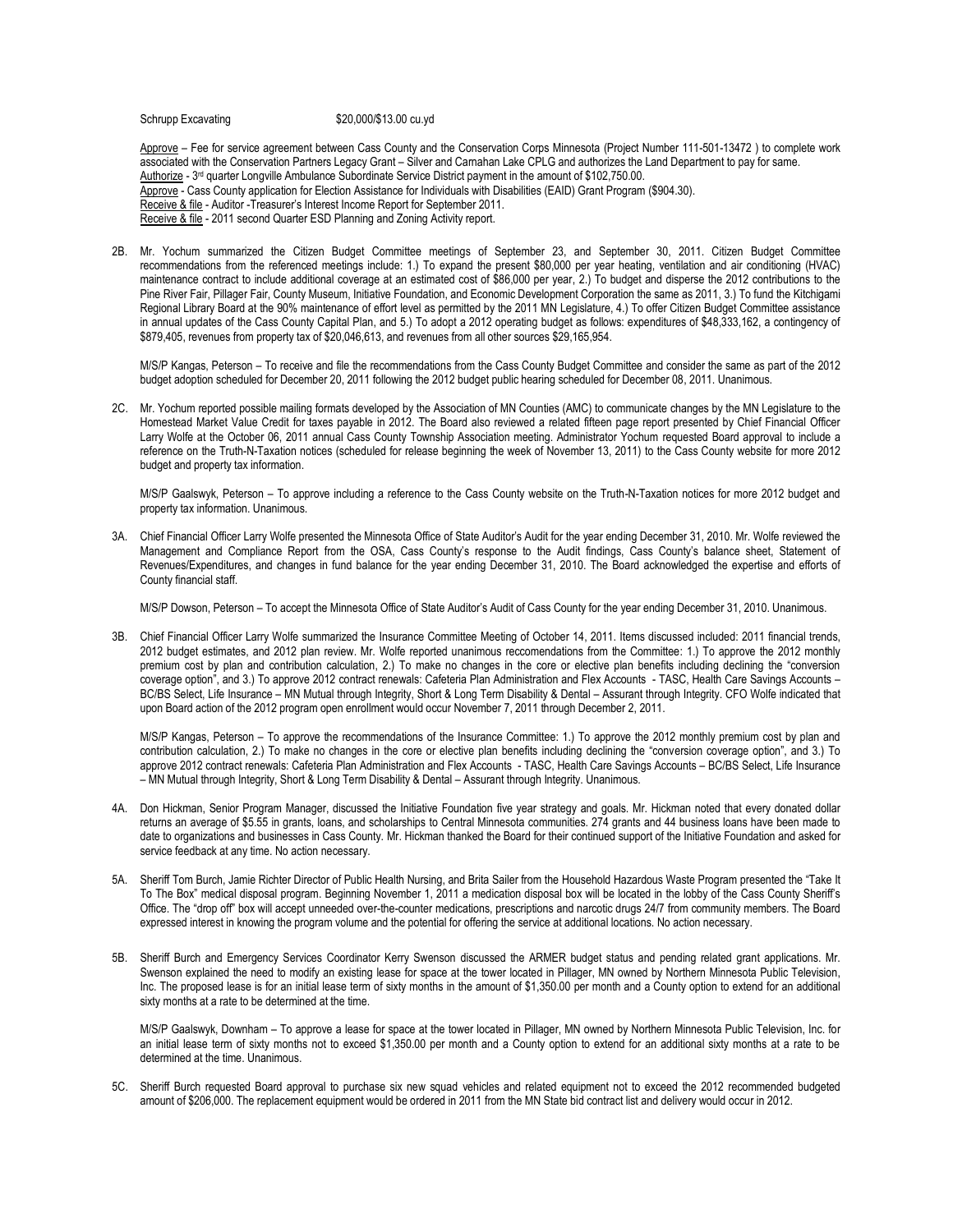M/S/P Downham, Peterson – To approve purchase of six new Cass County Sheriff's Office squad vehicles and related equipment not to exceed \$206,000 from the MN State bid contract list for delivery in 2012. Unanimous.

6. Land Commissioner Josh Stevenson reviewed the list of nine tax forfeit parcels from the 2011 tax forfeit certificate. The classification as non-conservation is required as a condition of land sale recommendation from the MNDNR. Mr. Stevenson presented Resolution No. 51-11 that classifies the nine identified parcel as non-conservation.

Commissioner Peterson offered Resolution No. 51-11 and moved its adoption; Commissioner Gaalswyk seconded:

WHEREAS, the following parcels of land are Tax Forfeited and the Cass County Board has classified said parcels as non-conservation:

| Parcel #1 | 02-021-2403<br>21-138-29 Acres: 0.42<br>Pt of Gov Lot 2                   | <b>Barclay Township</b> |  |
|-----------|---------------------------------------------------------------------------|-------------------------|--|
| Parcel #2 | 24-023-4404<br>23-133-31 Acres: 5.75                                      | May Township            |  |
|           | E325.50 Ft of SE of SE LYG SLY of SLY Line of Twp Rd                      |                         |  |
| Parcel #3 | 26-344-0965<br>11-135-31 Acres: 0.00                                      | Meadowbrook Township    |  |
|           | Wildemess Park Estates 4th Addn Lot 12 Blk 9                              |                         |  |
| Parcel #4 | 41-532-0408<br>19-133-30 Acres: NA<br>Castle Addn to Bigwater Lot 4 Blk 4 | Sylvan Township         |  |
| Parcel #5 | 85-337-0120<br>15-145-31 Acres: NA                                        | City of Cass Lake       |  |
|           | Original Plat of Cass Lake Lots 5 & 6 Exc S1/4 of Lot 6 Blk 1             |                         |  |
| Parcel #6 | 85-341-0725<br>15-145-31 Acres: NA                                        | City of Cass Lake       |  |
|           | Townsite of Cass Lake Lots 9 & 10 Blk 7                                   |                         |  |
| Parcel #7 | 83-337-0660<br>27-145-28 Acres: NA                                        | City of Bena            |  |
|           | Village of Bena Lots 20 Thru 24 Blk 6                                     |                         |  |
| Parcel #8 | 93-217-2403<br>17-133-30 Acres: 2.09                                      | City of Pillager        |  |
|           | Pt of E1/ <sub>2</sub> of NW                                              |                         |  |
| Parce#9   | 93-337-1222<br>17-133-30 Acres: NA                                        | City of Pillager        |  |
|           | Petersons Addn to Pillager Lots 5 & 6 Blk 12                              |                         |  |

THEREFORE, be it resolved, the Cass County Board of Commissioners hereby certifies that all the above parcels of land have been viewed and comply with the provisions of Minnesota Statutes 85.012, 92.461, 282.01 subd. 8, 282.018 and the 1991 Laws of Minnesota Ch. 354, Art. 10, Sec. 9, amending M.S. Sec. 282.018, subd. 2 (1990).

The County Board of Commissioners hereby certifies that the County Land Commissioner has reviewed the attached tax forfeit list and identified any and all nonforested marginal land and wetland.

Resolution No. 51-11 was adopted by majority vote: Downham, Dowson, Gaalswyk, Kangas, Peterson. Nays: None.

7. Highway Engineer David Enblom reviewed bid results from Tuesday, October 11, 2011 on SAP 011-600-017 in Sylvan Township for a State Park Road Account project - 25th Ave. SW reconstruction. Sylvan Township requests the County Board as fiscal agent for the project to concur with their award to the apparent low bidder - Anderson Brothers in the amount of \$114,859.39. Mr. Enblom reported at a prior meeting that the State Park Road Account will pay \$60,000.00 of the cost and Sylvan Township will pay the balance of the project.

M/S/P Gaalswyk, Kangas – To concur with Sylvan Township and as fiscal agent for the project to award a contract to the apparent low bidder - Anderson Brothers in the amount of \$114,859.39 for SAP 011-600-017 in Sylvan Township for a State Park Road project - 25<sup>th</sup> Ave. SW reconstruction. Unanimous.

Project Name: 25<sup>th</sup> Avenue SW reconstruction – Sylvan Township State Aid Project No.: 011-600-017 BMI Project No.: W13.102425